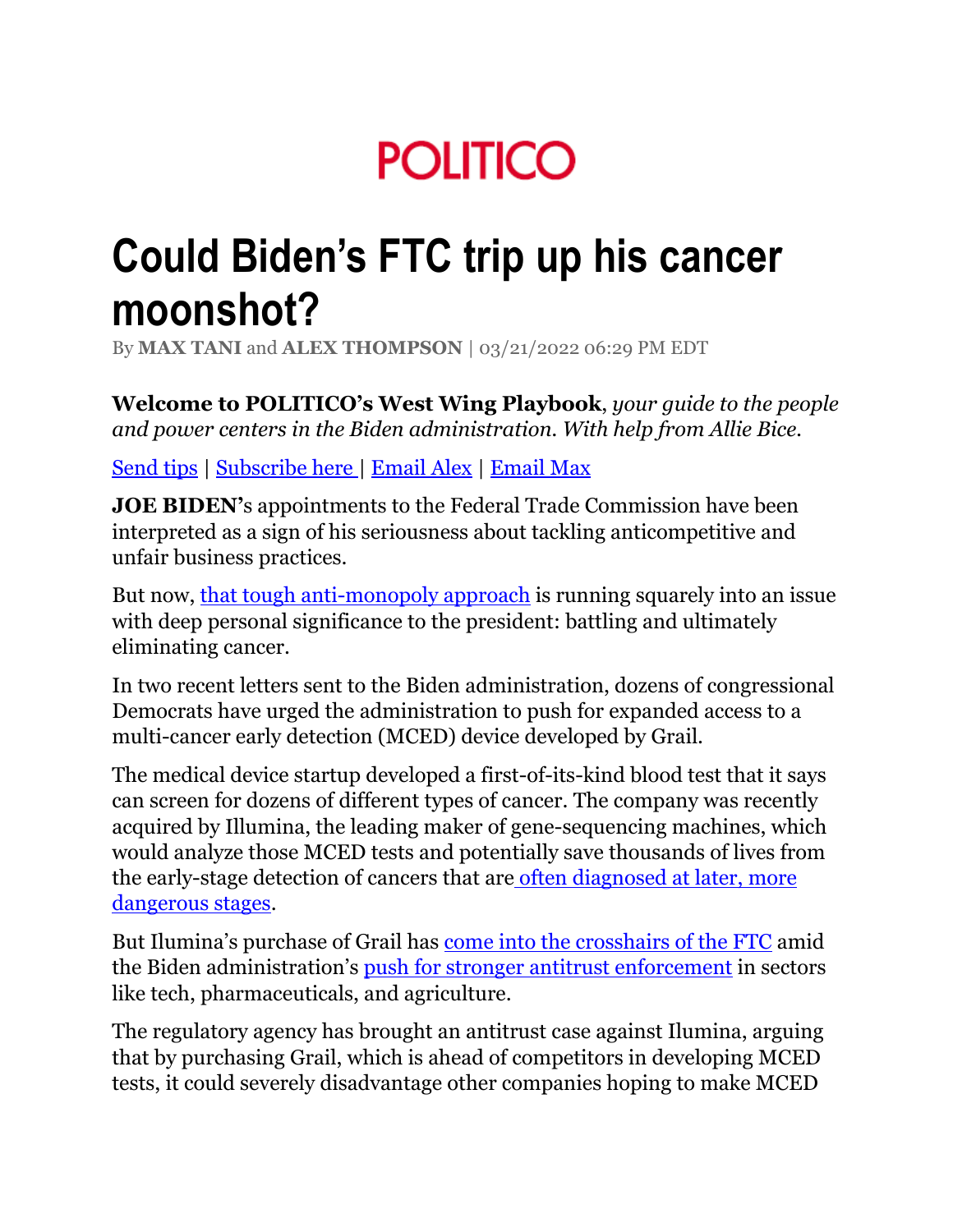tests. Potential future competitors, the agency notes, would almost certainly rely on Ilumina's gene-sequencing technology as well. And that, in turn, could incentivize the company to raise costs on others who use its technology, which the FTC argues will drive up the price for tests, and reduce future competition.

"Allowing Illumina to purchase Grail and act on the incentives created by the acquisition would cause substantial harm to U.S. consumers, who would experience reduced innovation, as well as potentially higher costs and reduced choice and quality for these life-saving products," [a March 2021 FTC filing](https://www.ftc.gov/system/files/documents/cases/redacted_administrative_part_3_complaint_redacted.pdf)  [stated.](https://www.ftc.gov/system/files/documents/cases/redacted_administrative_part_3_complaint_redacted.pdf)

The aggressive stance on antitrust has pleased many on the left, who felt that recent Democratic administrations have not been nearly aggressive enough on that front. But other Democrats are not convinced that this is the merger where the FTC should flex its muscles.

In a March 15 letter addressed to Biden [obtained by West Wing Playbook,](https://www.politico.com/f/?id=0000017f-ae61-ddbf-a17f-be69744f0000) 18 House Democrats referenced Ilumina's purchase of Grail (though not by name), saying regulators are "delaying "access to MCED screening tests to most Americans, especially those reliant on Medicare and Medicaid," and that the holdup would disproportionately affect nonwhite communities.

"Many of these deaths in underserved communities of color are preventable through early screening and detection," the letter reads. "[W]e must make these 'cutting-edge' technologies available to all Americans, as soon as possible."

It wasn't the first time that congressional Democrats have touted the technology to the administration, and protested the current regulatory battle. [In a December letter to HHS Secretary](https://murphy.house.gov/uploadedfiles/final.tricaucus.cancertest.hhs.122121.pdf) **XAVIER BECERRA**, several dozen members of the Congressional Black Caucus, the Congressional Hispanic Caucus, and the Congressional Asian Pacific American Caucus also took issue with federal regulators, focusing primarily on issues unrelated to health care and health disparities.

Like most letters, the mission is largely symbolic. The White House doesn't have authority to interfere in FTC cases. But one person familiar with the company's thinking said Ilumina and other proponents of the merger hope the White House will publicly voice its support for Grail's tests.

Cancer mitigation and prevention is one of the president's top priorities, and represents one of the issues where he remains most personally invested.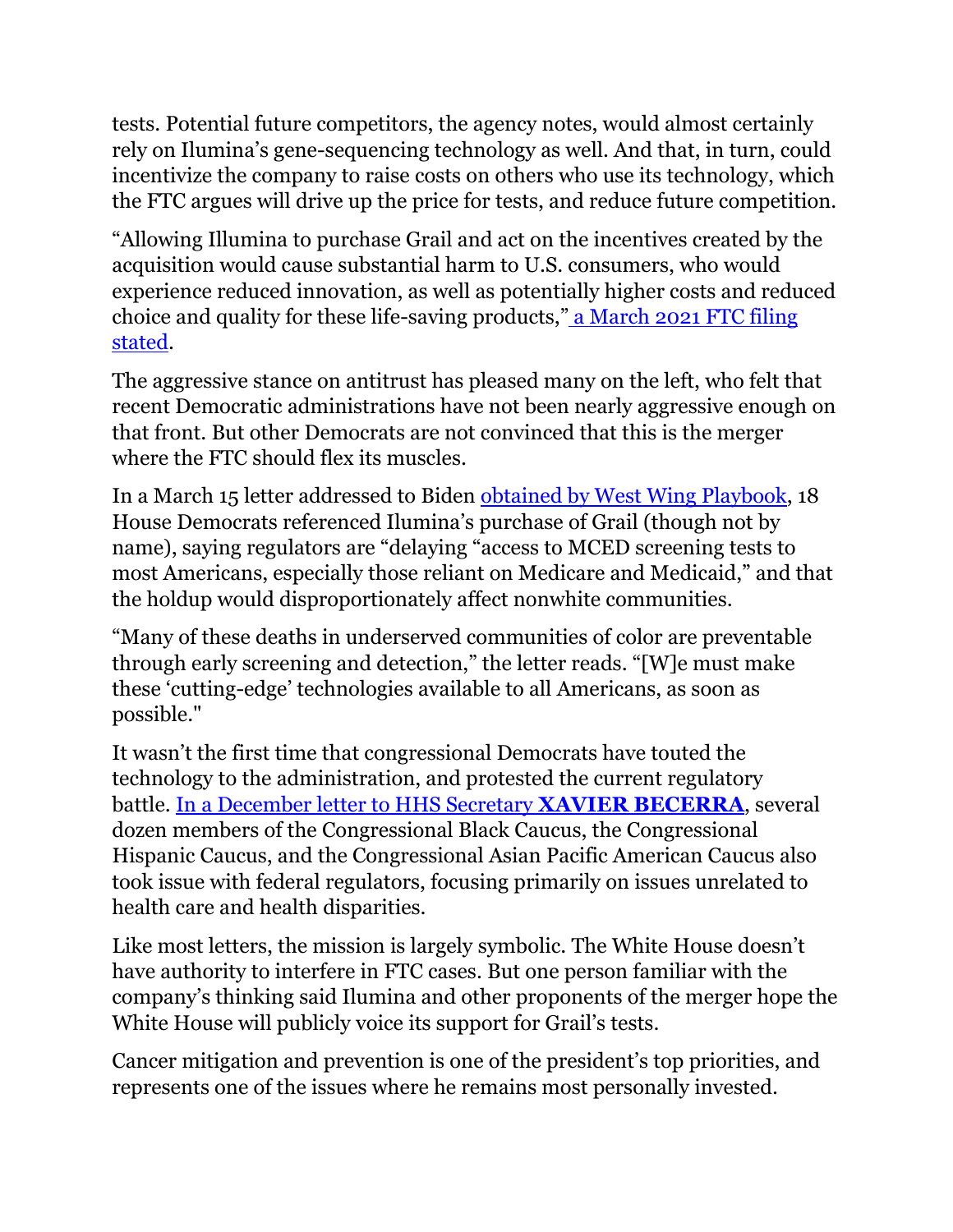During his speech announcing his "Cancer Moonshot" initiatives in February, the president noted that cancer is often diagnosed too late, particularly among nonwhite and underprivileged communities.

Proponents of the merger are now using Biden's own comments to attempt to convince him to back their cause and overlook — at least in this one case — his pledge to get tough on corporate mergers.

"And here's what we're fighting and how we know what cancer looks like today: a disease where we often diagnose it too late and we have too few effective ways to prevent it," Biden said. "The stark inequities based on race, disparity, ZIP Code, sexual orientation, gender identity, and other factors still persist."

**TEXT US — Are you LINA KHAN, FTC Commissioner and antitrust innovator? We want to hear from you (we'll keep you anonymous).**

**Or if you think we missed something in today's edition, let us know and we may include it tomorrow. Email us at [westwingtips@politico.com](mailto:westwingtips@politico.com) or you can text/Signal/Wickr/WhatsApp Alex at 8183240098 or Max at 7143455427.**

#### **POTUS PUZZLER**

*From [the University of Virginia's Miller Center](https://millercenter.org/)*

Which president's house was attacked by a mob post-presidency?

(Answer at the bottom.)

#### **THE OVAL**

**RICHETTI WORLD —** Longtime lobbyist **JEFF RICCHETTI,** brother of top Biden aide **STEVE RICCHETTI**, has a new client for his firm: Pardes Biosciences, a company founded at the outset of the pandemic to create therapeutics for Covid-19.

The company is trying to establish a Washington footprint with Jeff and also registering an in-house lobbyist, POLITICO's **MEGAN WILSON** and Alex report. Pardes Biosciences has raised more than \$200 million, according to [the San Diego Business Journal,](https://www.sdbj.com/news/2022/jan/10/pardes-bioscience-nets-199m-spac-merger/) and went public in late December through a Special Purpose Acquisition Company, or SPAC.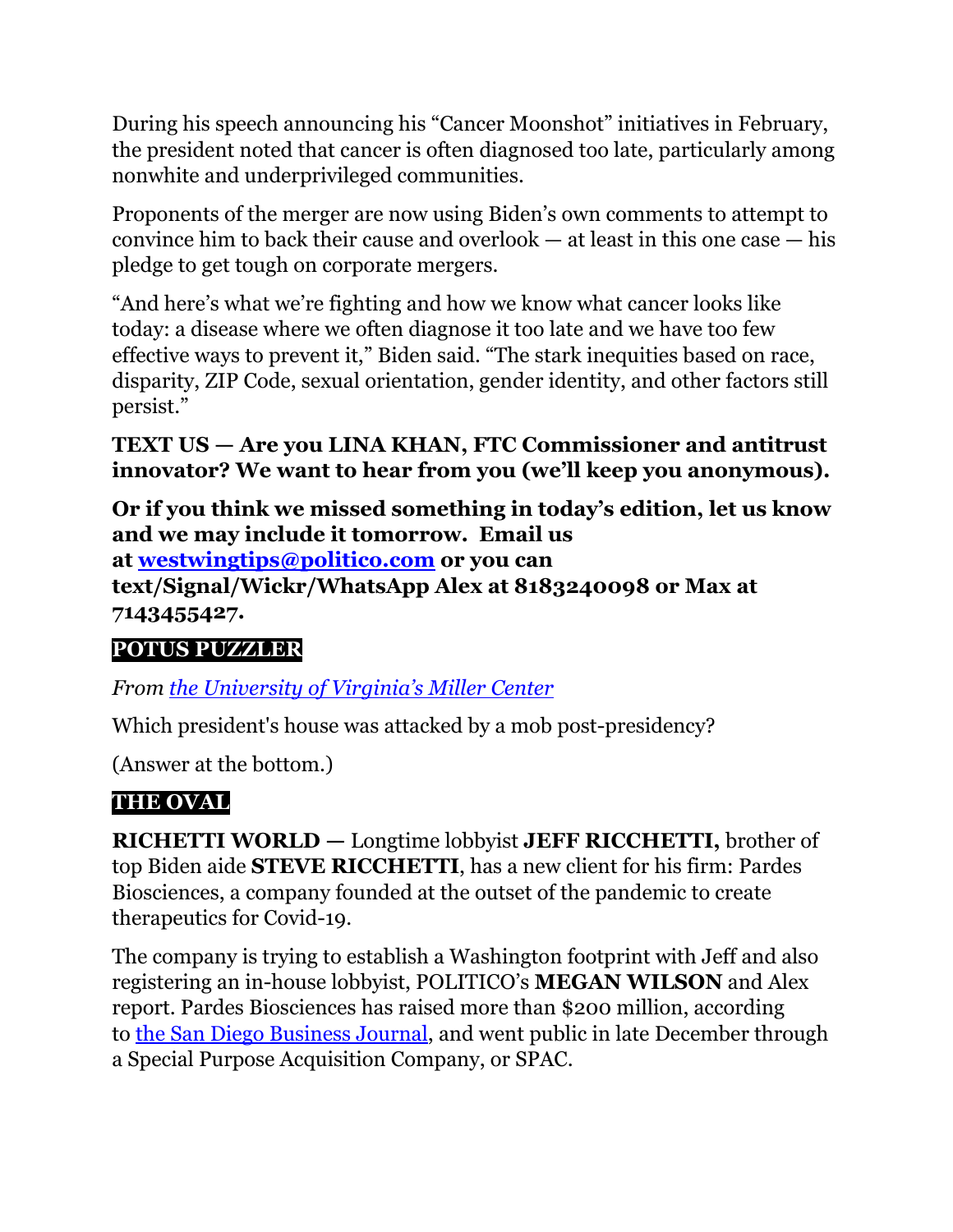Recently filed lobbying disclosures show that the company is seeking to advocate on issues related to "funding for COVID-19 therapeutics, specifically oral antivirals," the Strategic National Stockpile and pandemic preparedness generally. It is racing to test PBI-0451, the company's oral antiviral medication, which is in Phase I trials.

Jeff Ricchetti has said in the past that he doesn't lobby his politically powerful sibling — with whom he co-founded lobbying firm Ricchetti Incorporated more than two decades ago. Asked if Jeff has any meetings or calls with any White House officials on behalf of the company, a White House official said there'd been no contact.

**KAMALA EXIT** — Vice President **KAMALA HARRIS**' National Security Adviser **NANCY McELDOWNEY** is leaving, Reuters' **[NANDITA](https://www.reuters.com/world/us/exclusive-vp-harriss-national-security-adviser-mceldowney-depart-2022-03-21/)  BOSE** [scooped](https://www.reuters.com/world/us/exclusive-vp-harriss-national-security-adviser-mceldowney-depart-2022-03-21/). McEldowney's deputy, **PHILIP GORDON**, is taking her place.

**CATCH UP ON UKRAINE**: **ALEX WARD** and **[QUINT FORGEY](https://www.politico.com/newsletters/national-security-daily/2022/03/21/the-problem-with-hypersonic-and-russias-attack-claim-00018946)** have [the rundown in today's National Security Daily.](https://www.politico.com/newsletters/national-security-daily/2022/03/21/the-problem-with-hypersonic-and-russias-attack-claim-00018946)

#### **AGENDA SETTING**

**FIVE YEARS LATER —** The Biden administration today said the [Rohingya](https://www.politico.com/news/2022/03/21/us-recognizes-rohingya-genocide-myanmar-00018858)  [Muslims of Myanmar were victims of genocide](https://www.politico.com/news/2022/03/21/us-recognizes-rohingya-genocide-myanmar-00018858), abused by their country's military for years, our **NAHAL TOOSI** reports. The official designation by the U.S. may help the Rohingya build an international legal case against Myanmar's military and comes after years of demands the U.S. make a more formal recognition of what happened.

**GAS MONEY —** The EU is [seeking the U.S.'s help as it tries to cut its](https://www.politico.com/news/2022/03/21/biden-europe-russian-gas-00018189)  [dependence on Russian gas](https://www.politico.com/news/2022/03/21/biden-europe-russian-gas-00018189), asking for more liquefied natural gas as America's output of it has soared in recent years. But our **ZACK COLMAN** and **BEN LEFEBVRE** report that the president faces limits as far as how much help he can provide.

American gas exporters are already shipping it overseas "as fast as they can, with little new capacity due to come online during the next two years. And Biden cannot command the activities of private oil and gas companies — who will typically sell their product wherever in the world they can fetch the highest price," the pair writes.

## **THE BUREAUCRATS**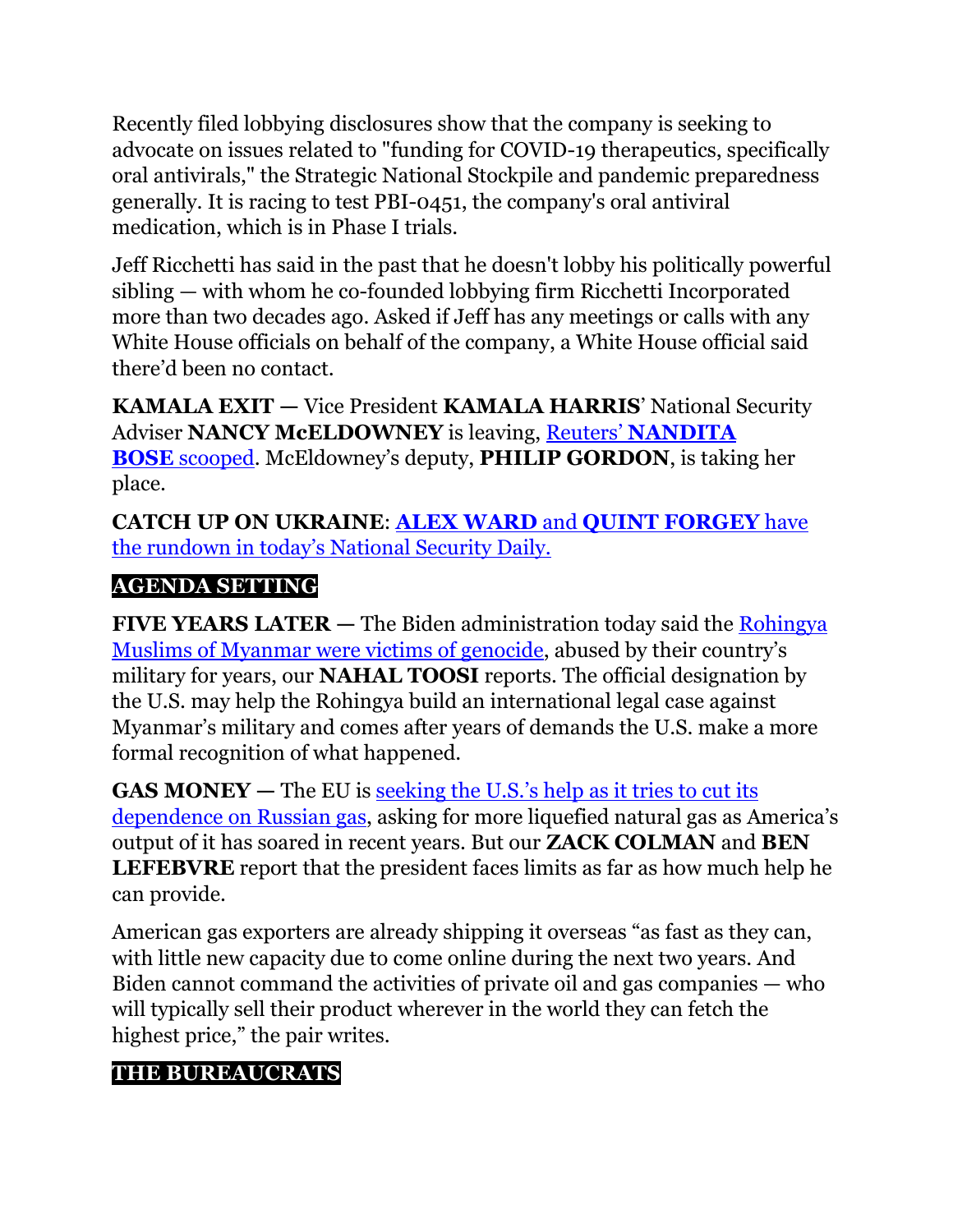**PETE TAKES ON TEXAS/FLORIDA —** Transportation Secretary **PETE BUTTIGIEG** chatted with People Magazine's **KRISTEN O'BRIEN** [about,](https://people.com/politics/pete-buttigieg-geeks-out-on-infrastructure-being-new-dad-life-in-dc/?utm_campaign=peoplemagazine&utm_content=new&utm_medium=social&utm_source=twitter.com&utm_term=623894d552440400013b9c17)  [among other things, initiatives in Texas and Florida that target](https://people.com/politics/pete-buttigieg-geeks-out-on-infrastructure-being-new-dad-life-in-dc/?utm_campaign=peoplemagazine&utm_content=new&utm_medium=social&utm_source=twitter.com&utm_term=623894d552440400013b9c17) the LGBTQ community.

Last month, Gov. **GREG ABBOTT** (R-Texas) ordered the state to investigate transgender children recieving gender-affirming care as child abuse. In Florida, the state Legislature passed a bill that would prevent classroom intruction on sexual orientation and gender identity. The bill specifies these restrictions for kids in kindergarten through third grade, though the [vague](https://www.nytimes.com/2022/03/18/us/dont-say-gay-bill-florida.html)  [language could mean](https://www.nytimes.com/2022/03/18/us/dont-say-gay-bill-florida.html) they're applied to other grades as well.

"Unfortunately, we've seen a pattern of politicians targeting vulnerable people for political gain," Buttigieg said. "And I think that's what's happening here. In Texas, what's especially troubling is turning against parents, actually threatening parents who support their kids. When parental support is one of the biggest things that stands between vulnerable, queer youth and the risk of suicide."

#### **ADVISE AND CONSENT**

**JOE AND JOHN —** The first day of Supreme Court confirmation hearings for Judge **KETANJI BROWN JACKSON** involved now-traditional judiciary committee theatrics: Democrats praised her resume, Republicans attacked it. They also argued Democrats had been unfair in past hearings. Sen. **TED CRUZ** (R-Tex.), for one, noted that **JOE BIDEN** himself voted against confirming **JOHN ROBERTS** to the Court in 2005.

Biden did indeed oppose Roberts, joining basically every other Senate Democrat planning to run for president in 2008. Of course, he never claimed it was political. Instead, he argued that it was about Roberts' secrecy, in particular noting that he didn't get an answer about whether the Constitution granted citizens the right to die on their own accord.

"Do you think the Constitution encompasses a fundamental right for my father to conclude that he does not want to continue … on a life support system?" Biden asked at one point.

"Well, Senator, I cannot answer that question in the abstract, because…" Roberts responded. At that point, Biden cut him off. "That's not abstract. That's real."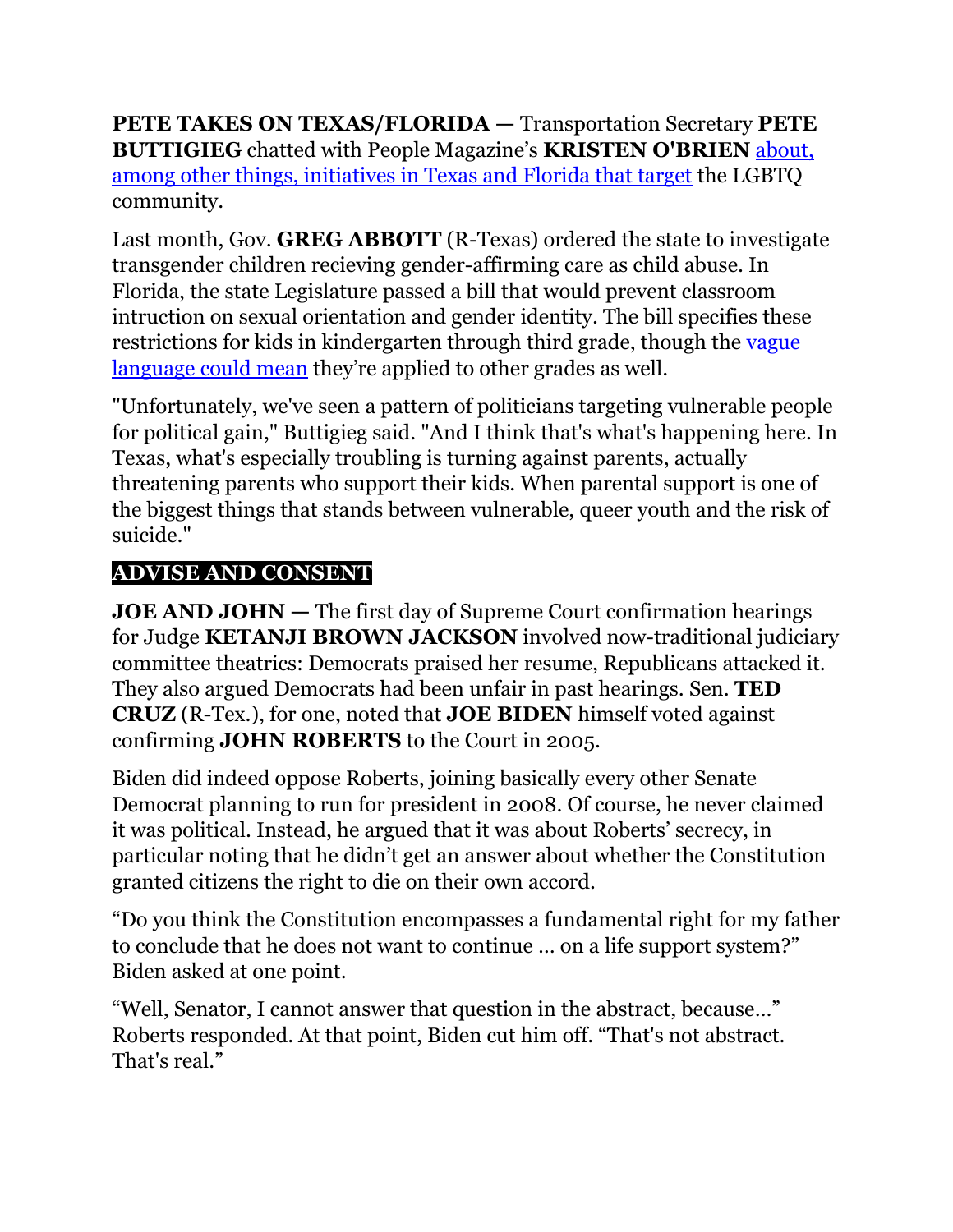Announcing his opposition, Biden said it was "a close call" but that, ultimately, Roberts "did not provide to the American people any assurances that he embraced, fully, the constitution's enduring values when it comes to fundamental constitutional rights."

#### **WHAT WE'RE READING**

ICE Is Creating A New Policy [For Subpoenaing Reporters After Trying To](https://www.buzzfeednews.com/article/hamedaleaziz/ice-policy-subpoenaing-reporters)  [Force BuzzFeed News To Turn Over Information](https://www.buzzfeednews.com/article/hamedaleaziz/ice-policy-subpoenaing-reporters) (BuzzFeed's Hamed Aleaziz)

[How Russia's aggression in Ukraine in 2014 and 2015 is shaping Biden's](https://www.washingtonpost.com/politics/2022/03/21/biden-crimea-russia-ukraine/)  [actions today](https://www.washingtonpost.com/politics/2022/03/21/biden-crimea-russia-ukraine/) (WaPo's Ashley Parker and Ellen Nakashima)

[White House believes Russia is seeing big drop in oil sales, imperiling key](https://www.washingtonpost.com/us-policy/2022/03/21/russian-oil-sales-white-house/)  [source of funding](https://www.washingtonpost.com/us-policy/2022/03/21/russian-oil-sales-white-house/) (WaPo's Jeff Stein)

## **WHERE'S JOE**

He received the President's Daily Brief. He also participated in a Ukraine/Russia call with French President **EMMANUEL MACRON**, German Chancellor **OLAF SCHOLZ**, Italian Prime Minister **MARIO DRAGHI** and British Prime Minister **BORIS JOHNSON.**

The president also participated in the Business Roundtable's CEO Quarterly Meeting.

#### **WHERE'S KAMALA**

She headed to Sunset, Louisiana today, where she toured a community library and met with local residents to discuss the importance of high-speed internet. She also delivered remarks regarding the administration's efforts to make high speed internet more affordable and accessible.

She traveled back to the White House this afternoon.

## **THE OPPO BOOK**

We've previously noted that **SARAH BIANCHI**, the deputy U.S. trade representative, knows **AL GORE**'s family really well. She worked on Gore's 2000 presidential campaign, after rooming with **KARENNA GORE**[when the](https://www.politico.com/newsletters/west-wing-playbook/2021/05/11/the-heiress-in-the-biden-administration-492806)  [two attended Harvard University.](https://www.politico.com/newsletters/west-wing-playbook/2021/05/11/the-heiress-in-the-biden-administration-492806)

What we didn't mention was what her reputation was like back then. Karenna [told The New York Times back in 2000](https://www.nytimes.com/2000/09/04/us/public-lives-young-and-scary-smart-policy-aide-earns-gore-s-ear.html) that she was ''not afraid to be the buzz kill'' in staff meetings.